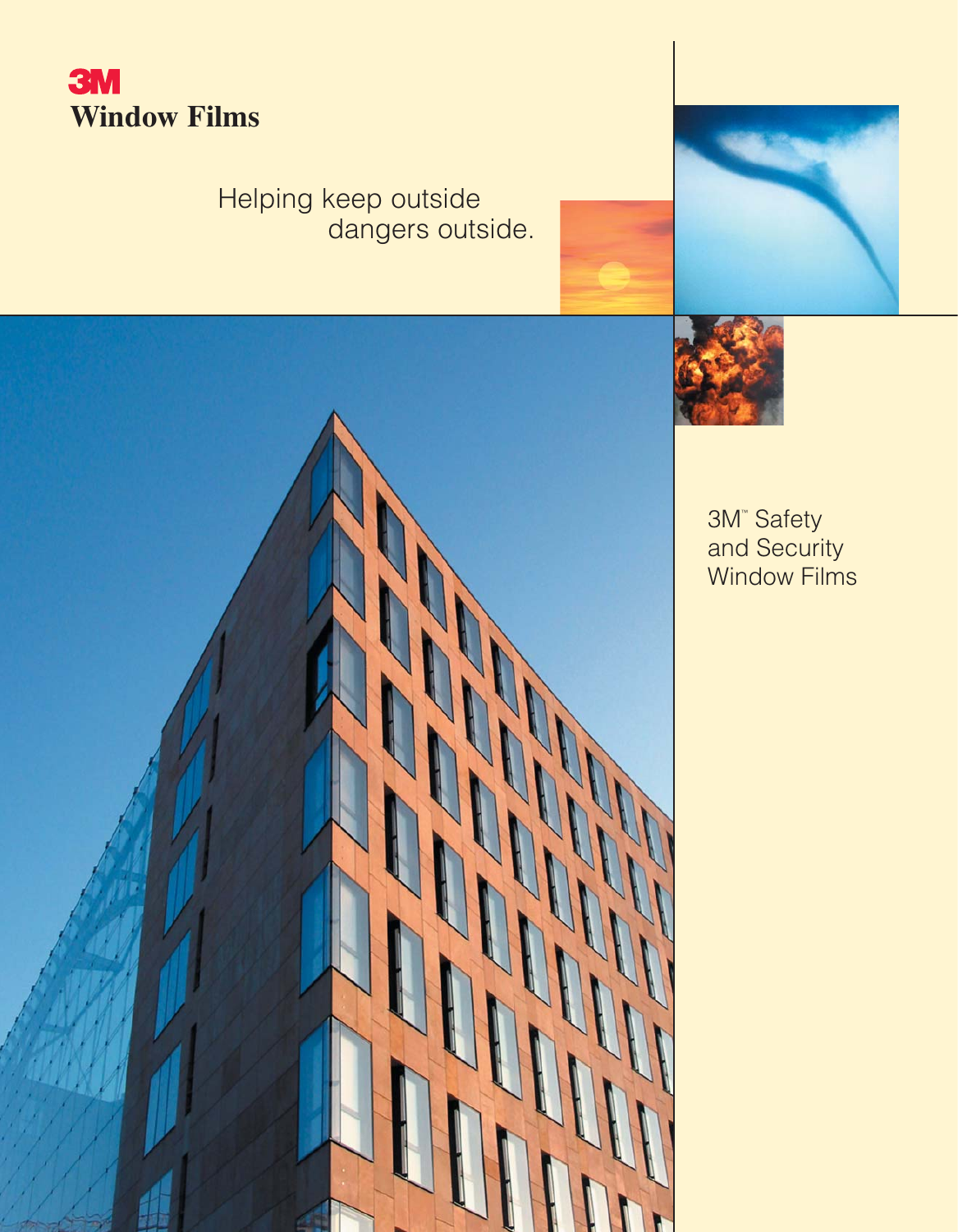## Protect your people and your property with 3M™ Safety and Security Window Films.

Sometimes the threat is from nature, other times people. No matter where the threat comes from, 3M Safety and Security Window Films can help you be prepared for the worst.

#### Severe weather and hurricanes.

When natural disasters like hurricanes, tornados, high winds and earthquakes hit, there is little you can do to protect your building. But by planning ahead, your building can be prepared for the worst. Glass can be your worst enemy in severe weather and storms. When unprotected glass breaks, shards can be sent flying causing severe injury to people and major damage to property. During these disasters, 3M Safety and Security Window Films help to keep flying glass from harming inhabitants and, in many circumstances, will help to keep out wind and rain.

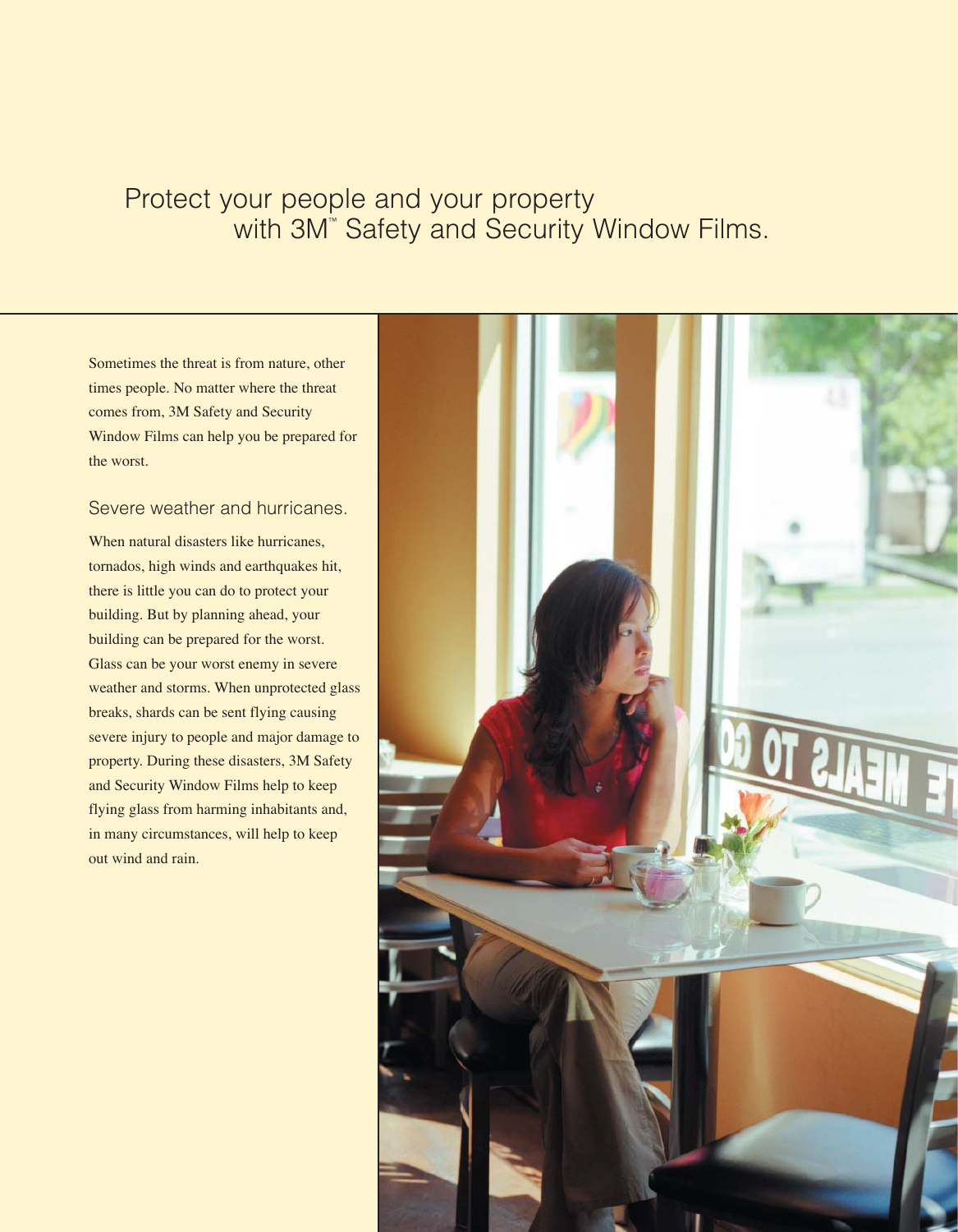

#### Bomb blasts.

As unpleasant as it might be to consider, the threat of bomb blasts in this world is very real. Like natural disasters, a bomb blast also turns unprotected glass into dangerous flying shards. 3M Safety and Security Window Films have proven in real-world situations to have seriously mitigated the damage from bomb blasts and helped protect lives. And our UltraFlex Window Film System adds an advanced structural silicone adhesive that aggressively bonds the glass and film to the window frame.

#### Street crime .

3M Safety and Security Window Films also help you deter street crime. Because the window film helps hold the glass in place, criminals don't have the quick access they need to successfully smash and grab merchandise. Often the window slows them down to such a degree that they may choose to move on to an easier target.

#### Graffiti.

We also offer special films that go on the outside of your windows that protect the glass from graffiti. So when a vandal attempts to scratch or paint your glass, they will be damaging the film instead. Then you simply replace the film for a fraction of what you would spend on a new window.









#### Damage from the sun.

Over time, the powerful UV rays of the sun can do enormous damage to merchandise, upholstery, carpet, wallpaper, window treatments and wood. You can always pull the drapes, but what is the use of having windows if you can't enjoy the view? 3M Window Films are designed to reduce the effects of solar heat and visible light on your furnishings and will block up to 99% of the sun's harmful ultraviolet rays, which are the single largest cause of fading. While no film can stop fading completely, our films dramatically slow the progress of fading.

#### Discomfort from the sun.

Sun control problems can also make keeping a building comfortable a difficult job. One side gets too hot in the morning; another too hot in the afternoon. And whichever side is too hot, the other side is too cold. And throughout it all, your air conditioner is working overtime. Many 3M Safety and Security Window Films have the added feature of blocking out the heat of the sun and reducing glare. The result is greater comfort, less eye fatigue and lower energy bills.